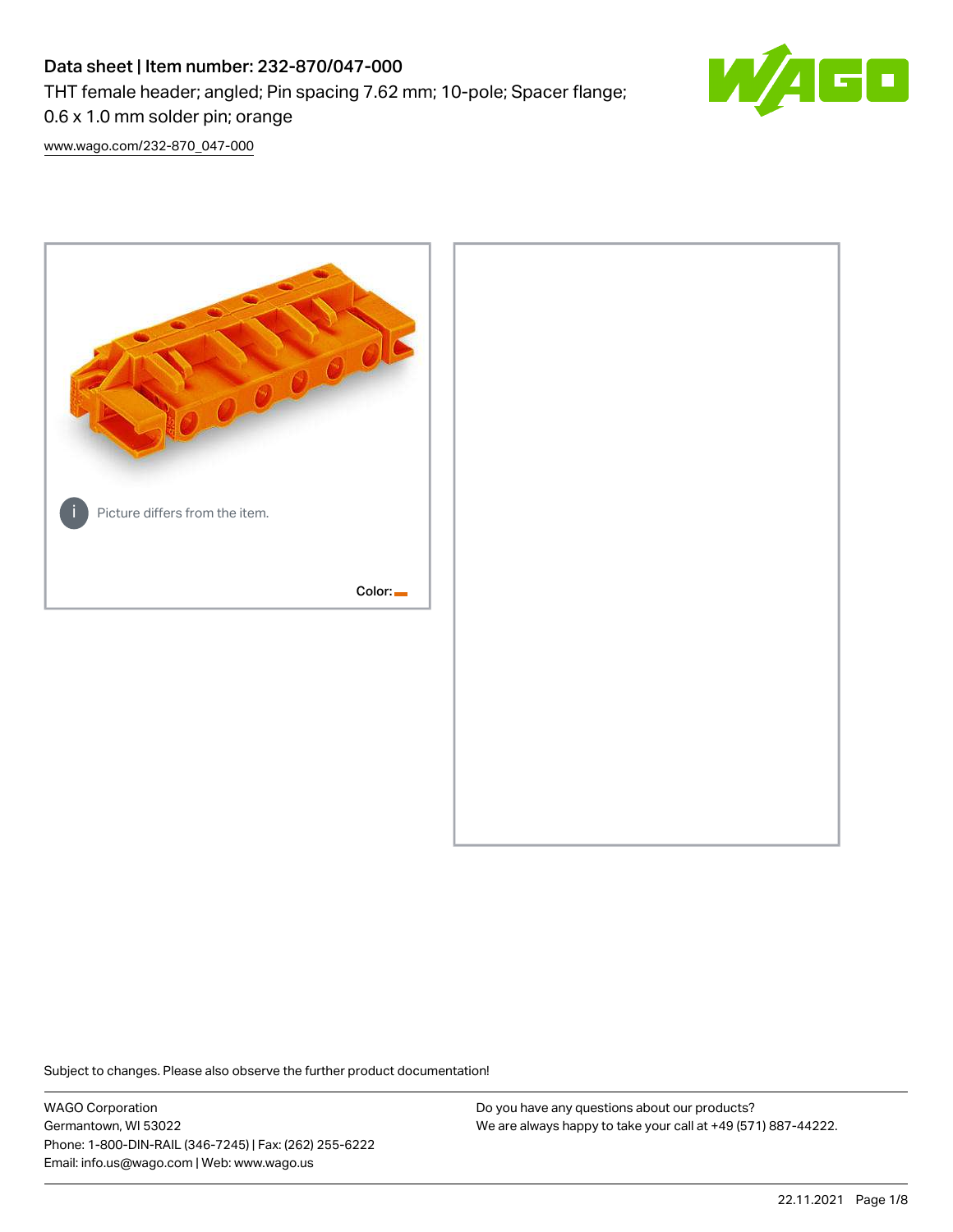



# Item description

- $\blacksquare$ Horizontal or vertical PCB mounting via straight or angled solder pins
- $\blacksquare$ For board-to-board and board-to-wire connections
- П Touch-proof PCB outputs
- $\blacksquare$ Easy-to-identify PCB inputs and outputs
- $\blacksquare$ With coding fingers

# Data

# Notes

Safety information 1 The MCS – MULTI CONNECTION SYSTEM includes connectors without breaking capacity in accordance with DIN EN 61984. When used as intended, these connectors must not be connected /disconnected when live or under load. The circuit design should

Subject to changes. Please also observe the further product documentation!  $\mathbf{e}$ 

WAGO Corporation Germantown, WI 53022 Phone: 1-800-DIN-RAIL (346-7245) | Fax: (262) 255-6222 Email: info.us@wago.com | Web: www.wago.us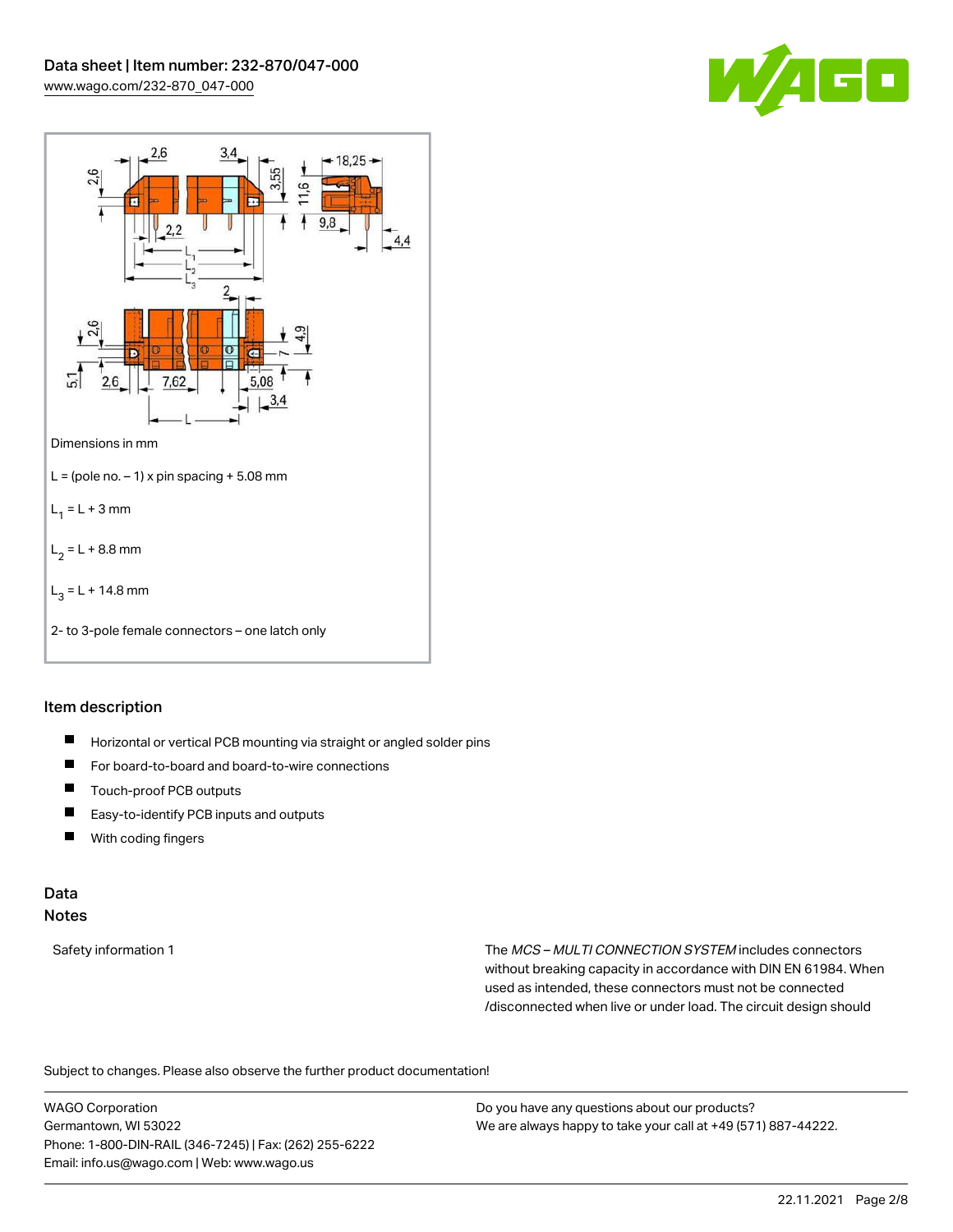

|           | ensure header pins, which can be touched, are not live when<br>unmated. |
|-----------|-------------------------------------------------------------------------|
| Variants: | Other pole numbers                                                      |
|           | 3.8 mm pin projection for male headers with straight solder pins        |
|           | Gold-plated or partially gold-plated contact surfaces                   |
|           | Other versions (or variants) can be requested from WAGO Sales or        |
|           | configured at https://configurator.wago.com/                            |
|           |                                                                         |

# Electrical data

# IEC Approvals

| Ratings per                 | IEC/EN 60664-1                                                       |
|-----------------------------|----------------------------------------------------------------------|
| Rated voltage (III / 3)     | 500 V                                                                |
| Rated surge voltage (III/3) | 6kV                                                                  |
| Rated voltage (III/2)       | 630 V                                                                |
| Rated surge voltage (III/2) | 6 <sub>kV</sub>                                                      |
| Nominal voltage (II/2)      | 1000V                                                                |
| Rated surge voltage (II/2)  | 6 <sub>k</sub> V                                                     |
| Rated current               | 12A                                                                  |
| Legend (ratings)            | (III / 2) $\triangleq$ Overvoltage category III / Pollution degree 2 |

# UL Approvals

| Approvals per                  | UL 1059 |
|--------------------------------|---------|
| Rated voltage UL (Use Group B) | 300 V   |
| Rated current UL (Use Group B) | 15A     |
| Rated voltage UL (Use Group D) | 300 V   |
| Rated current UL (Use Group D) | 10 A    |

# Ratings per UL

| Rated voltage UL 1977 | 600 V |
|-----------------------|-------|
| Rated current UL 1977 |       |

# CSA Approvals

| Approvals per                   | CSA   |
|---------------------------------|-------|
| Rated voltage CSA (Use Group B) | 300 V |
| Rated current CSA (Use Group B) | 15 A  |
| Rated voltage CSA (Use Group D) | 300 V |
| Rated current CSA (Use Group D) | 10 A  |

Subject to changes. Please also observe the further product documentation!

| WAGO Corporation                                       | Do you have any questions about our products?                 |
|--------------------------------------------------------|---------------------------------------------------------------|
| Germantown, WI 53022                                   | We are always happy to take your call at +49 (571) 887-44222. |
| Phone: 1-800-DIN-RAIL (346-7245)   Fax: (262) 255-6222 |                                                               |
| Email: info.us@wago.com   Web: www.wago.us             |                                                               |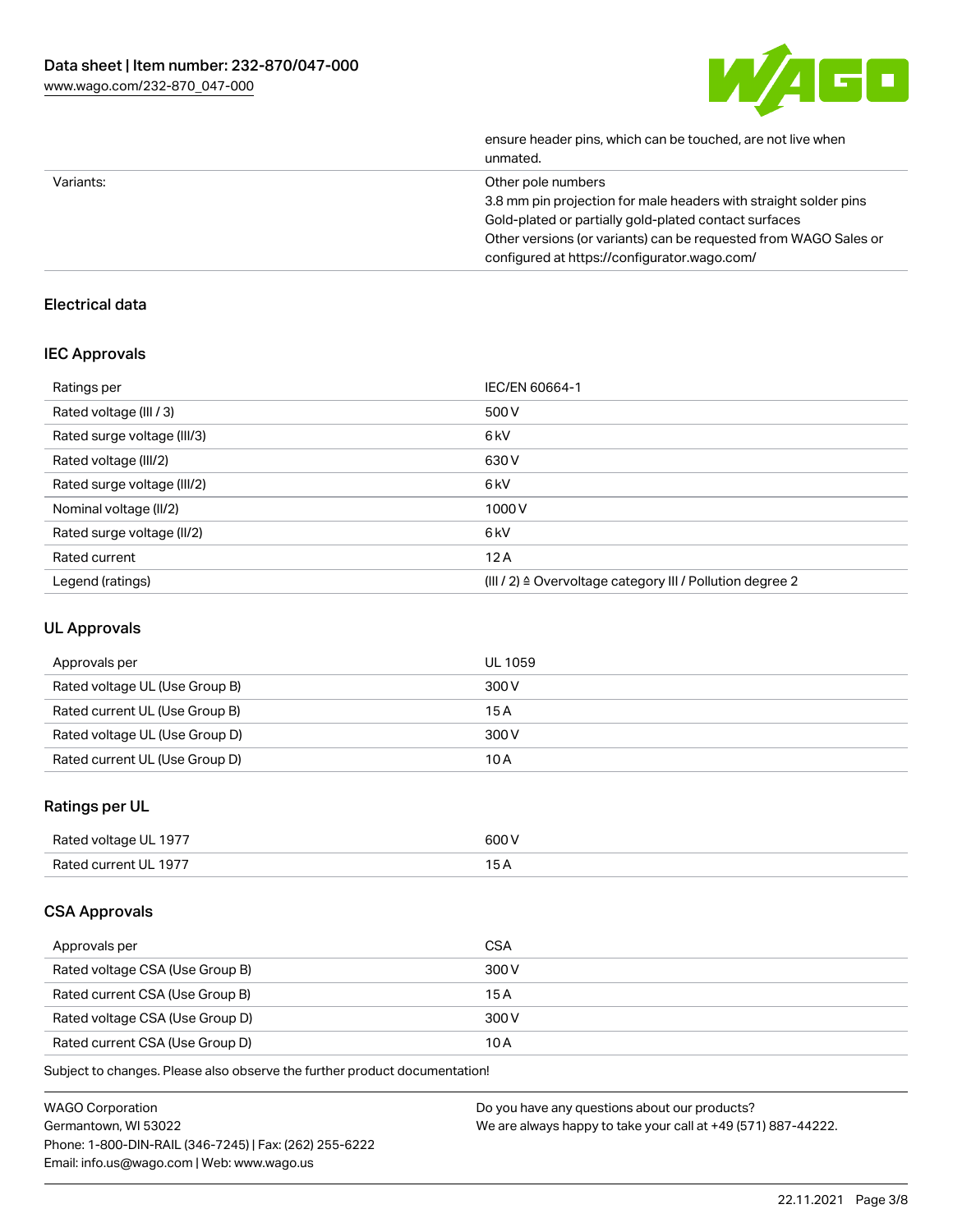

# Connection data

| Total number of potentials |  |
|----------------------------|--|
| Number of connection types |  |
| Number of levels           |  |

#### Connection 1

| Number of poles |  |
|-----------------|--|

# Physical data

| Pin spacing                          | 7.62 mm / 0.3 inch    |
|--------------------------------------|-----------------------|
| Width                                | 88.46 mm / 3.483 inch |
| Height                               | 16.6 mm / 0.654 inch  |
| Height from the surface              | 11.6 mm / 0.457 inch  |
| Depth                                | 18.25 mm / 0.719 inch |
| Solder pin length                    | 5 <sub>mm</sub>       |
| Solder pin dimensions                | $0.6 \times 1$ mm     |
| Drilled hole diameter with tolerance | $1.3$ $(+0.1)$ mm     |

### Mechanical data

| Mounting type | Mounting flange             |
|---------------|-----------------------------|
| Mounting type | Flush feed-through mounting |
|               | Panel mounting              |

# Plug-in connection

| Contact type (pluggable connector) | Female header  |
|------------------------------------|----------------|
| Connector (connection type)        | for PCB        |
| Mismating protection               | No             |
| Mating direction to the PCB        | 0 <sup>°</sup> |
| Locking of plug-in connection      | Without        |

# PCB contact

| PCB Contact                         | тнт                                        |
|-------------------------------------|--------------------------------------------|
| Solder pin arrangement              | over the entire female connector (in-line) |
| Number of solder pins per potential |                                            |

Subject to changes. Please also observe the further product documentation!

| <b>WAGO Corporation</b>                                | Do you have any questions about our products?                 |
|--------------------------------------------------------|---------------------------------------------------------------|
| Germantown, WI 53022                                   | We are always happy to take your call at +49 (571) 887-44222. |
| Phone: 1-800-DIN-RAIL (346-7245)   Fax: (262) 255-6222 |                                                               |
| Email: info.us@wago.com   Web: www.wago.us             |                                                               |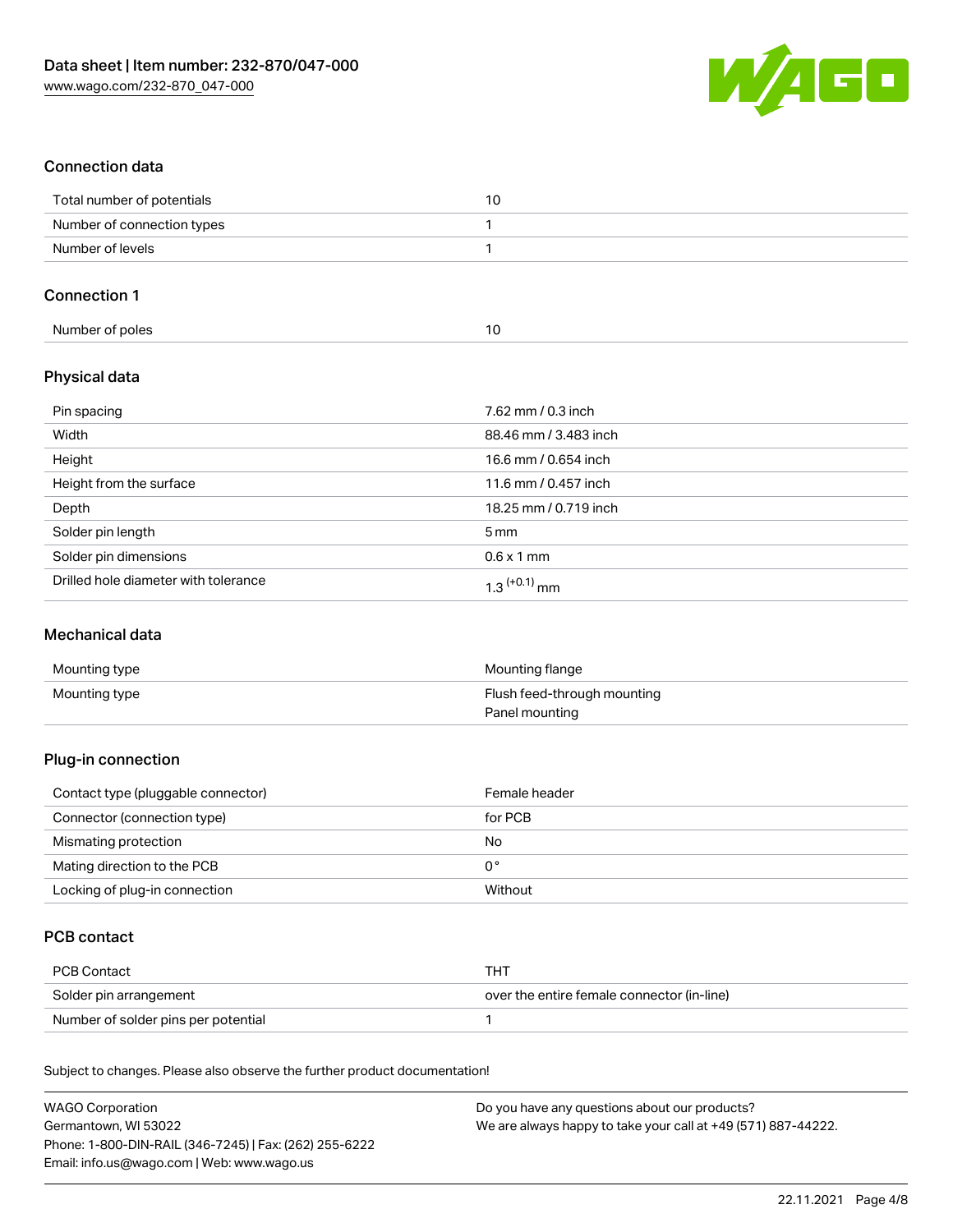

#### Material data

| Color                       | orange           |
|-----------------------------|------------------|
| Material group              |                  |
| Insulation material         | Polyamide (PA66) |
| Flammability class per UL94 | V <sub>0</sub>   |
| Contact material            | Copper alloy     |
| Contact plating             | tin-plated       |
| Fire load                   | $0.241$ MJ       |
| Weight                      | 11.9g            |

# Environmental requirements

# Commercial data

| Product Group         | 3 (Multi Conn. System) |
|-----------------------|------------------------|
| PU (SPU)              | 25 Stück               |
| Packaging type        | box                    |
| Country of origin     | DE                     |
| <b>GTIN</b>           | 4017332538695          |
| Customs tariff number | 85366990990            |

# Approvals / Certificates

#### Ship Approvals

| Logo               | Approval                                  | <b>Additional Approval Text</b> | Certificate<br>name                |
|--------------------|-------------------------------------------|---------------------------------|------------------------------------|
| ABS<br><b>SALE</b> | <b>ABS</b><br>American Bureau of Shipping | $\overline{\phantom{0}}$        | $19-$<br>HG15869876-<br><b>PDA</b> |
|                    | <b>DNV GL</b>                             | $\overline{\phantom{0}}$        | TAE000016Z                         |
|                    | Det Norske Veritas, Germanischer Lloyd    |                                 |                                    |

#### UL-Approvals

|                          |                                |                                 | Certificate |
|--------------------------|--------------------------------|---------------------------------|-------------|
| Logo                     | Approval                       | <b>Additional Approval Text</b> | name        |
|                          | UR                             | <b>UL 1977</b>                  | E45171      |
| $\overline{\phantom{0}}$ | Underwriters Laboratories Inc. |                                 |             |

Subject to changes. Please also observe the further product documentation!

| WAGO Corporation                                       | Do you have any questions about our products?                 |
|--------------------------------------------------------|---------------------------------------------------------------|
| Germantown, WI 53022                                   | We are always happy to take your call at +49 (571) 887-44222. |
| Phone: 1-800-DIN-RAIL (346-7245)   Fax: (262) 255-6222 |                                                               |
| Email: info.us@wago.com   Web: www.wago.us             |                                                               |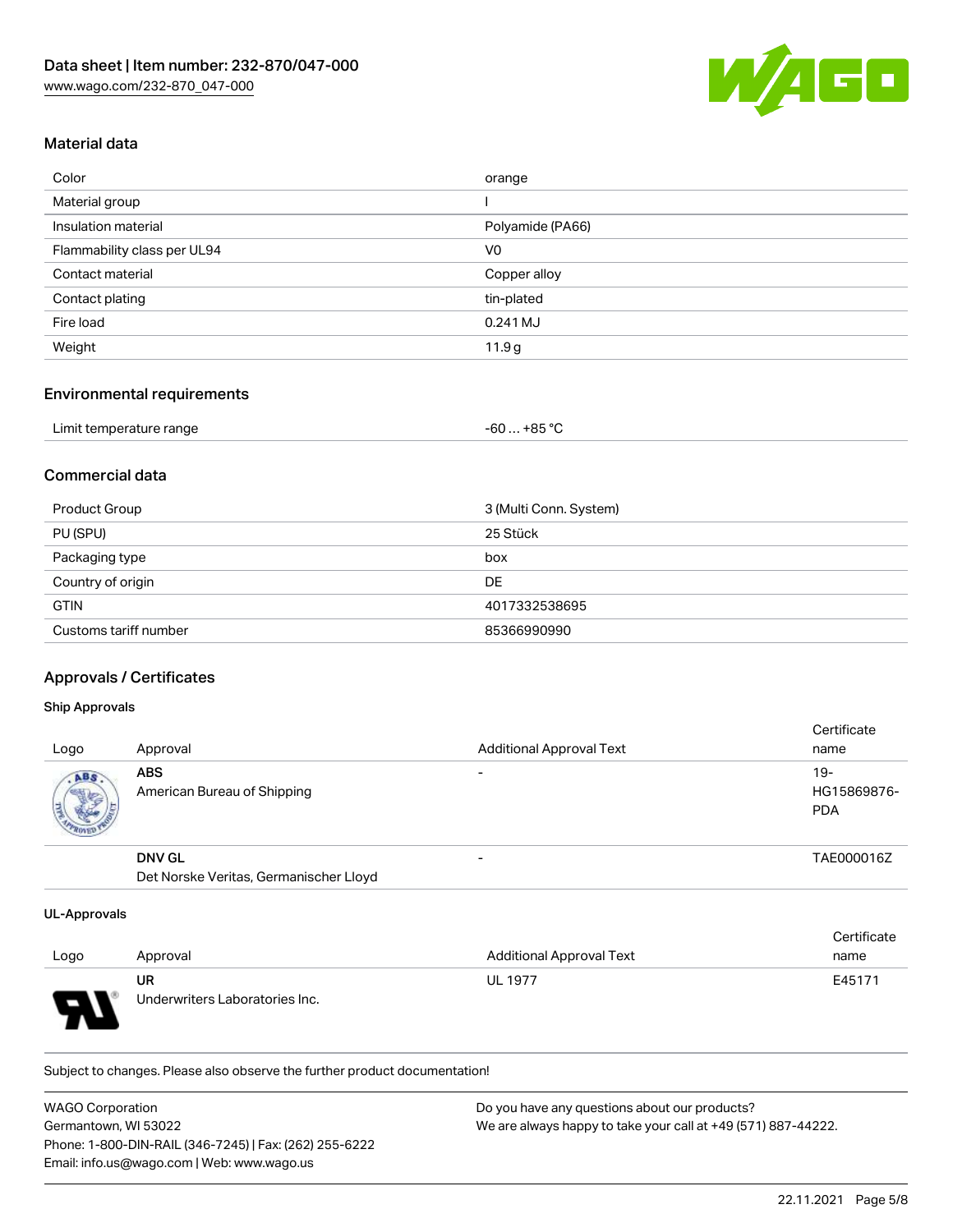



UR Underwriters Laboratories Inc.

Phone: 1-800-DIN-RAIL (346-7245) | Fax: (262) 255-6222

Email: info.us@wago.com | Web: www.wago.us

UL 1059 E45172

# Counterpart

|  | ltem no.731-640<br>1-conductor male connector; CAGE CLAMP®; 2.5 mm <sup>2</sup> ; Pin spacing 7.62 mm; 10-pole; 2,50 mm <sup>2</sup> ; orange | www.wago.com/731-640 |
|--|-----------------------------------------------------------------------------------------------------------------------------------------------|----------------------|
|--|-----------------------------------------------------------------------------------------------------------------------------------------------|----------------------|

# Optional accessories

#### Testing accessories

| Testing accessories                                       |                                                                                                                                                                        |                      |                      |          |
|-----------------------------------------------------------|------------------------------------------------------------------------------------------------------------------------------------------------------------------------|----------------------|----------------------|----------|
| Item no.: 210-136<br>Test plug; 2 mm Ø; with 500 mm cable |                                                                                                                                                                        | www.wago.com/210-136 |                      |          |
|                                                           | Item no.: 231-662<br>Test plugs for female connectors; for 7.5 mm and 7.62 mm pin spacing; 2,50 mm <sup>2</sup> ; light gray                                           |                      | www.wago.com/231-662 |          |
| <b>Downloads</b>                                          |                                                                                                                                                                        |                      |                      |          |
| Documentation                                             |                                                                                                                                                                        |                      |                      |          |
| <b>Additional Information</b><br>Technical explanations   |                                                                                                                                                                        | 2019 Apr 3           | pdf<br>2.0 MB        | Download |
| <b>CAD files</b><br><b>CAE</b> data                       |                                                                                                                                                                        |                      |                      |          |
|                                                           | EPLAN Data Portal 232-870/047-000                                                                                                                                      |                      | <b>URL</b>           | Download |
|                                                           | EPLAN Data Portal 232-870/047-000                                                                                                                                      |                      | <b>URL</b>           | Download |
| <b>PCB Design</b>                                         |                                                                                                                                                                        |                      |                      |          |
|                                                           | Symbol and Footprint 232-870/047-000                                                                                                                                   |                      | <b>URL</b>           | Download |
|                                                           | CAx data for your PCB design, consisting of "schematic symbols and PCB footprints",<br>allow easy integration of the WAGO component into your development environment. |                      |                      |          |
|                                                           | Subject to changes. Please also observe the further product documentation!                                                                                             |                      |                      |          |
|                                                           | <b>WAGO Corporation</b><br>Do you have any questions about our products?<br>We are always happy to take your call at +49 (571) 887-44222.<br>Germantown, WI 53022      |                      |                      |          |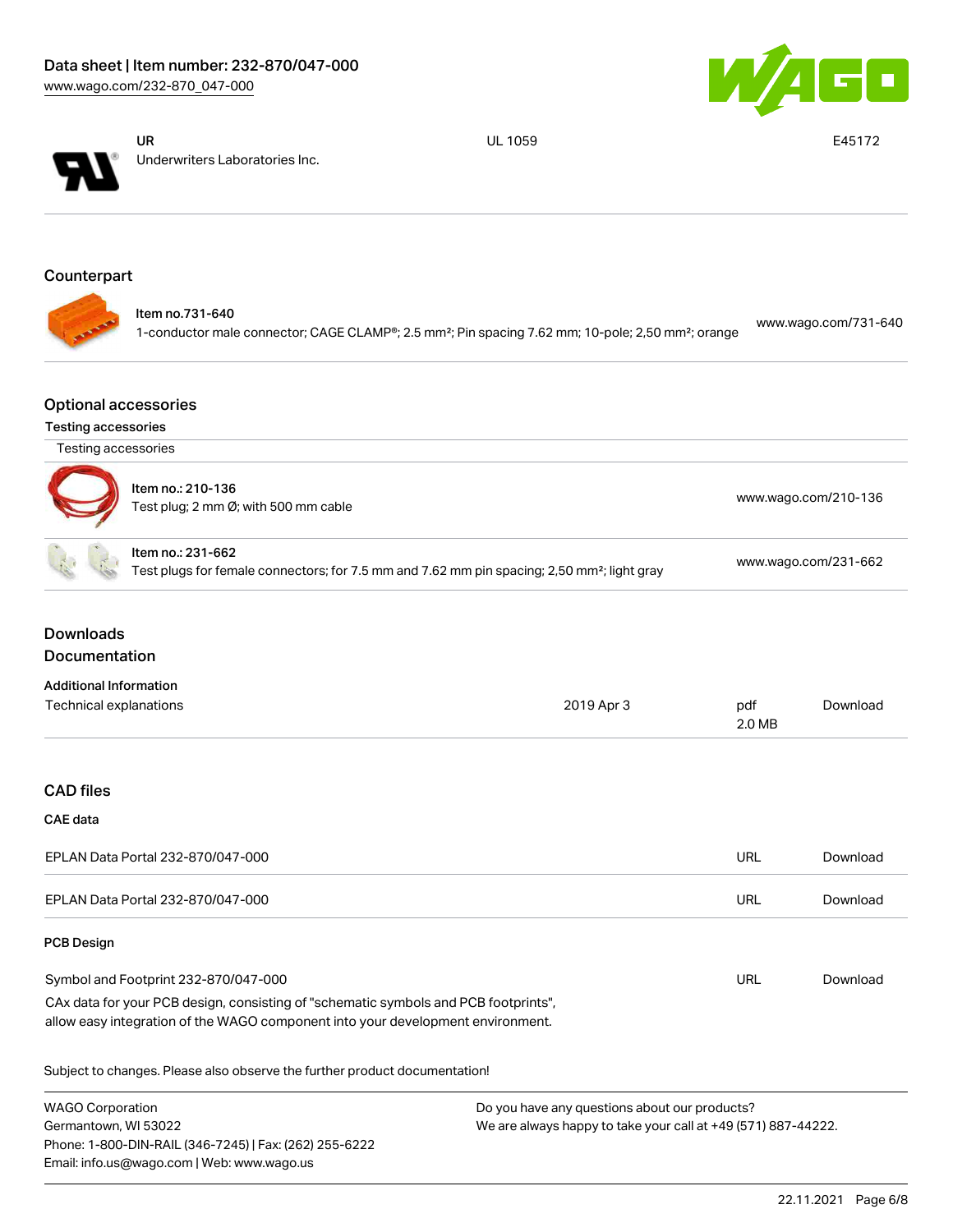#### Supported formats:

- $\blacksquare$ Accel EDA 14 & 15
- $\blacksquare$ Altium 6 to current version
- $\blacksquare$ Cadence Allegro
- $\blacksquare$ **DesignSpark**
- $\blacksquare$ Eagle Libraries
- $\blacksquare$ KiCad
- $\blacksquare$ Mentor Graphics BoardStation
- $\blacksquare$ Mentor Graphics Design Architect
- $\blacksquare$ Mentor Graphics Design Expedition 99 and 2000
- $\blacksquare$ OrCAD 9.X PCB and Capture
- $\blacksquare$ PADS PowerPCB 3, 3.5, 4.X, and 5.X
- $\blacksquare$ PADS PowerPCB and PowerLogic 3.0
- $\blacksquare$ PCAD 2000, 2001, 2002, 2004, and 2006
- $\blacksquare$ Pulsonix 8.5 or newer
- $\blacksquare$ STL
- 3D STEP П
- $\blacksquare$ TARGET 3001!
- $\blacksquare$ View Logic ViewDraw
- П Quadcept
- $\blacksquare$ Zuken CadStar 3 and 4
- Zuken CR-5000 and CR-8000 П

PCB Component Libraries (EDA), PCB CAD Library Ultra Librarian

#### Environmental Product Compliance

#### Compliance Search

Environmental Product Compliance 232-870/047-000 THT female header; angled; Pin spacing 7.62 mm; 10-pole; Spacer flange; 0.6 x 1.0 mm solder pin; orange URL [Download](https://www.wago.com/global/d/ComplianceLinkMediaContainer_232-870_047-000)

#### Installation Notes

Application

Subject to changes. Please also observe the further product documentation!

WAGO Corporation Germantown, WI 53022 Phone: 1-800-DIN-RAIL (346-7245) | Fax: (262) 255-6222 Email: info.us@wago.com | Web: www.wago.us